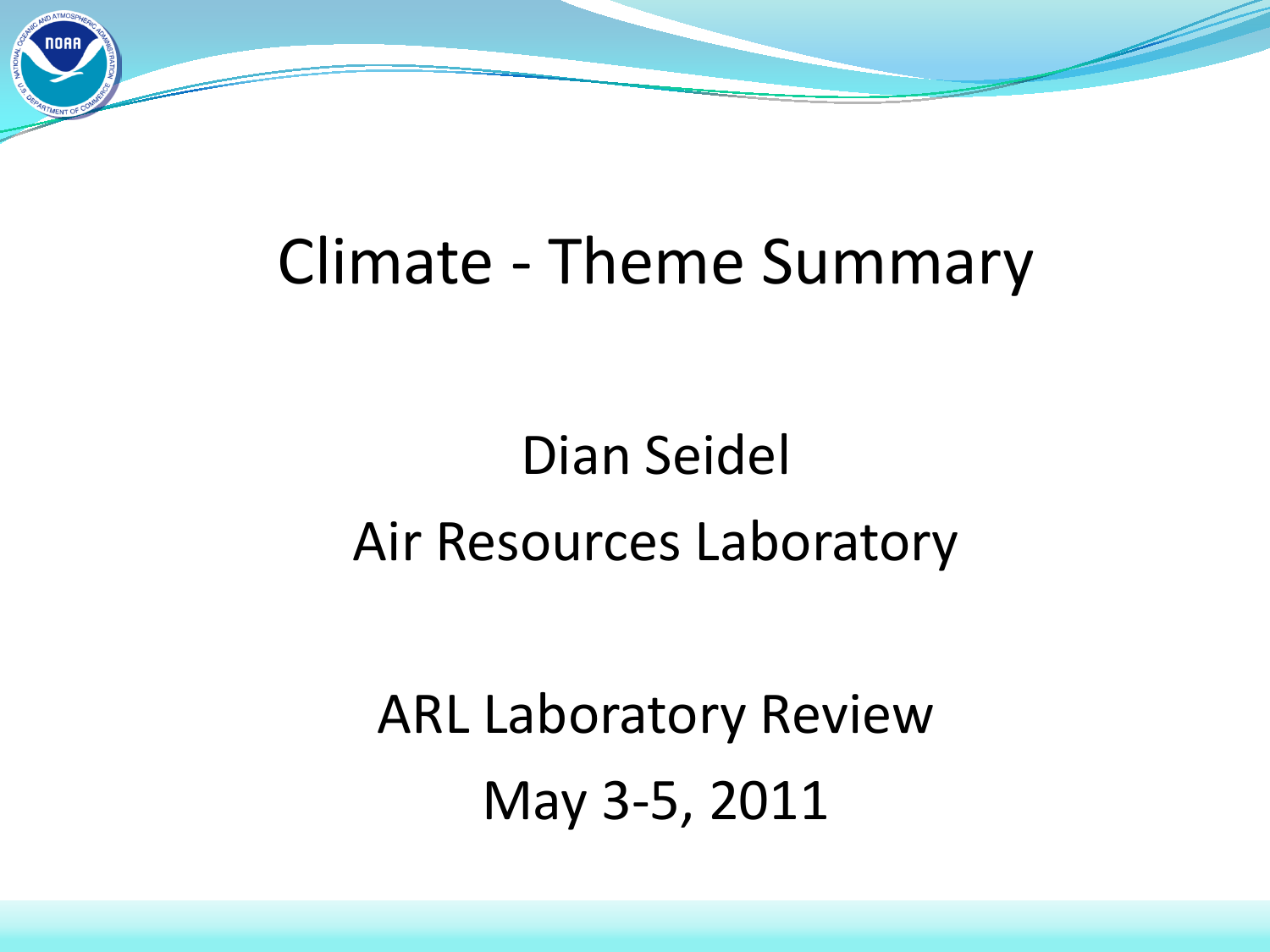## Summary of ARL's Climate Theme

• Climate Observing Networks

Providing high-quality observations to support climate research and monitoring

Climate Variability and Change Analysis

Understanding past climate variations, their interconnections and causes

• Regional Climate Modeling

Developing a NOAA modeling capability for addressing regional climate change issues

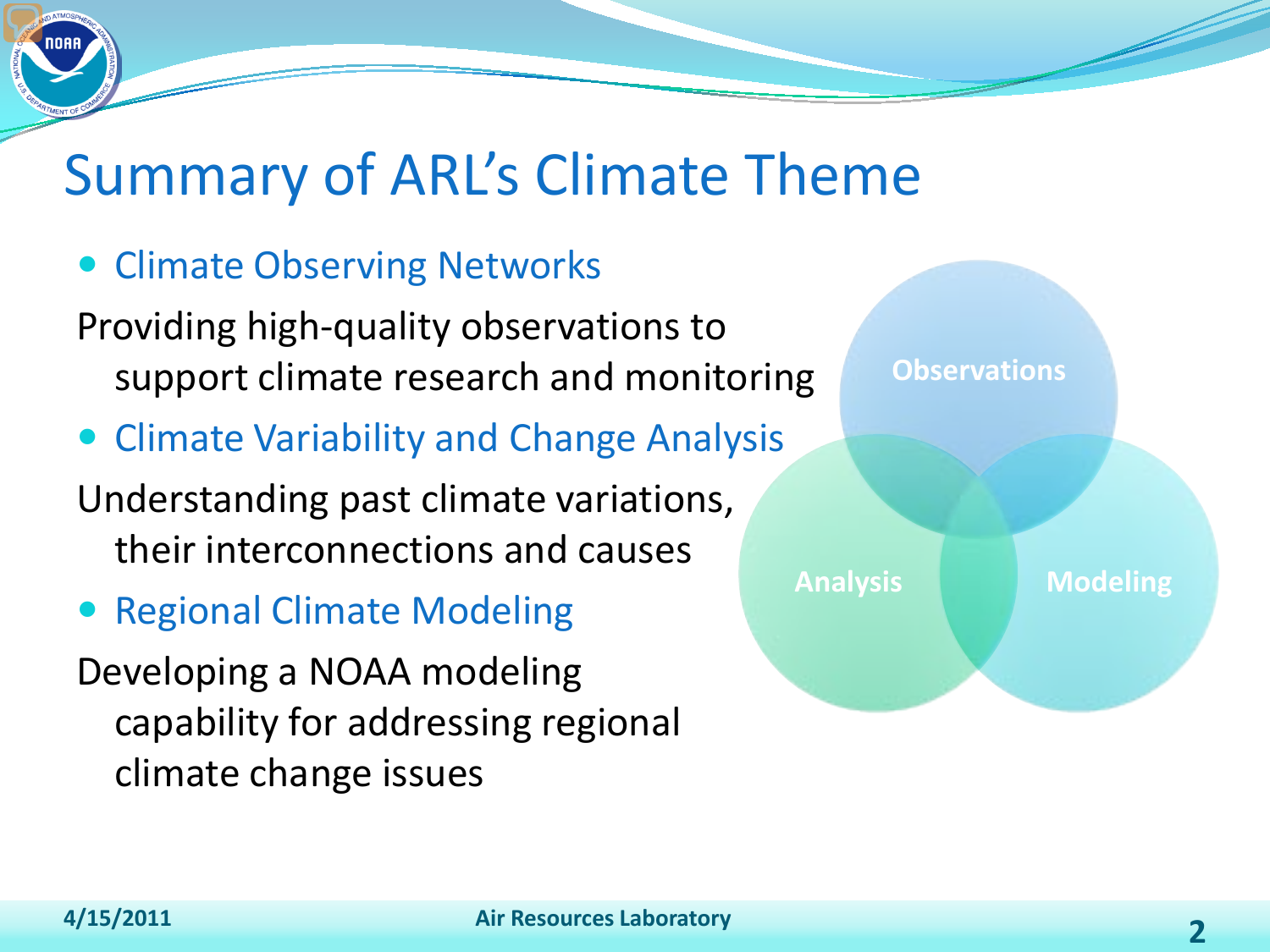### Indicators of Preeminence

- Awards
	- Commerce Dept. and NOAA Gold, Silver and Bronze Medals
	- Three major World Meteorological Organization awards
	- Several NOAA Research Outstanding Paper Awards
- **Scientific leadership and service** 
	- Journal editorial boards
	- American Meteorological Society
	- National Research Council committees
	- World Meteorological Organization
	- Global Climate Observing System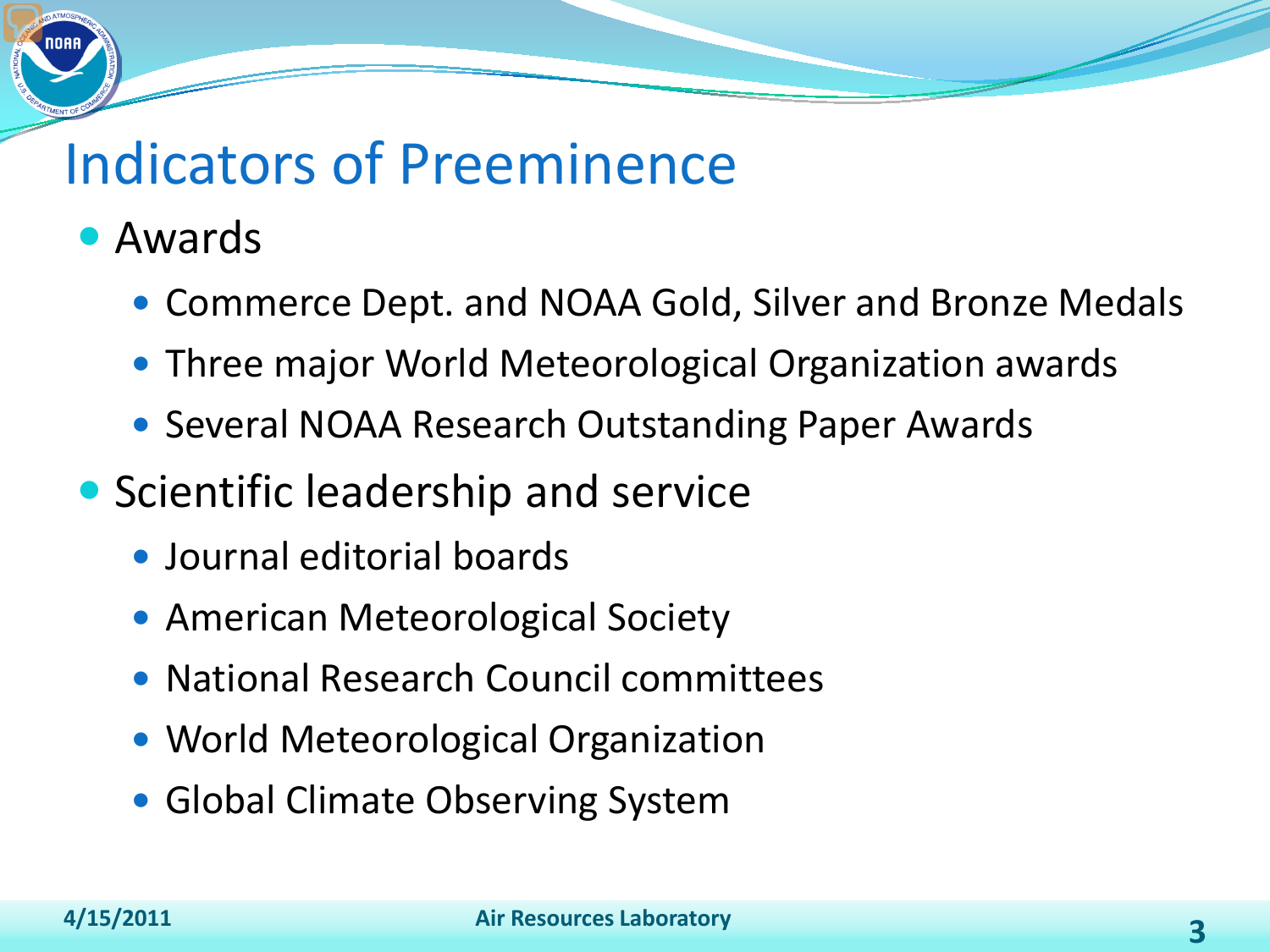### Publications

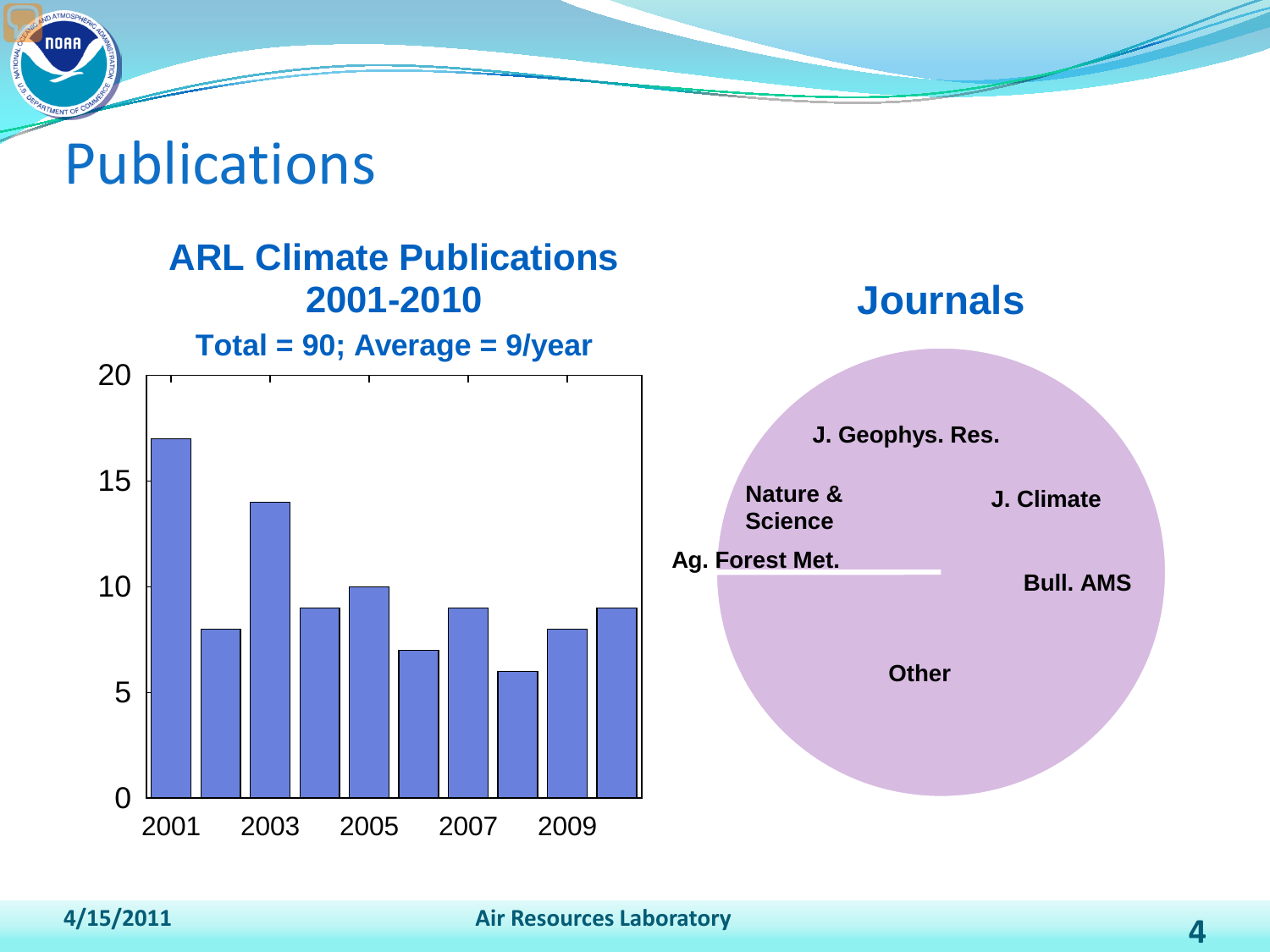### Future Plans

#### Climate Observing Networks

- Continued support for US surface climate reference networks
- Integration of Surface Energy Balance Network with surface radiation networks
- Continued research in support of GCOS Reference Upper Air Network

#### Climate Variability and Change Analysis

- Continued analysis of temperature trends and their uncertainties
- Expansion of planetary boundary layer and cloudiness research
- Focus on tropical tropopause and linkages to stratospheric water vapor
- Maintaining flexibility to address emerging scientific problems

#### Regional Climate Modeling

- Work toward a regional Earth system modeling capability
- Incorporate a data assimilation capability
- Develop a model-based satellite data calibration and validation tool